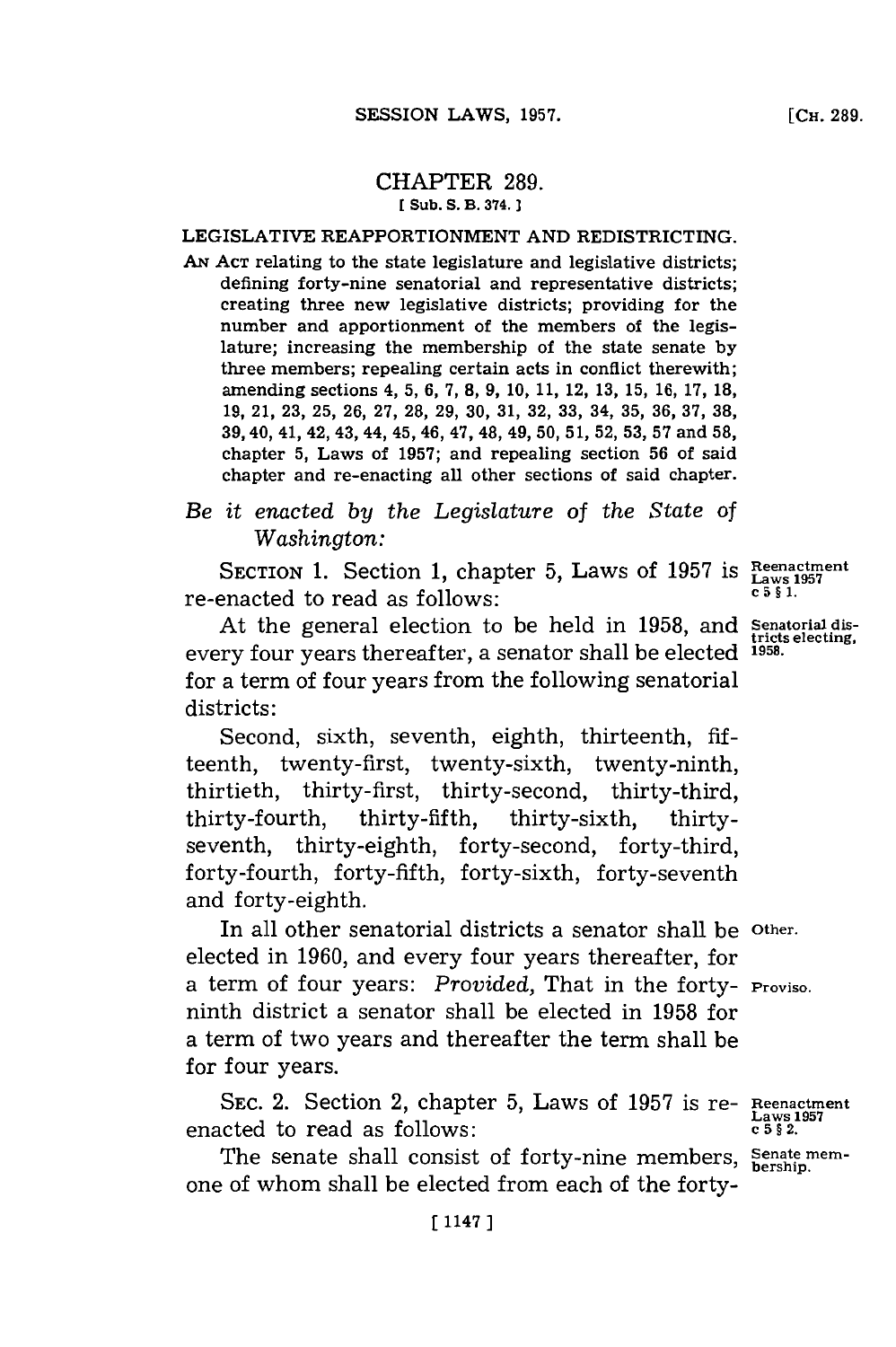## SESSION LAWS, 1957.

**CH. 289.]**

Legislative re-<br>apportionment, nine senatorial districts, constituted as set forth in **redistricting.** sections **3** through **51** of this act.

**merated. First.**

**§ 4 amended.**

**§ 5 amended.**

**district.**

**Reenactment. SEC. 3.** Section **3,** chapter **5,** Laws of **1957** is re- **Laws 1957 c 5 § 3.** enacted to read as follows:

Senatorial dis-<br>tricts enu-<br>**First—the counties of Okanogan and Douglas.** 

**Laws 1957 c 5 SEC.** 4. Section 4, chapter **5,** Laws of **1957** is amended to read as follows:

**Second** Second-the counties of Stevens and Pend Oreille.

**Laws 1957 c 5 SEC. 5.** Section **5,** chapter **5,** Laws of **1957** is amended to read as follows:

**Third district.** Third-the following precincts in the city and county of Spokane: **310,** 324, **359, 360,** 364, Ada, Agatha, Alvin, David, Davis, Diana, Dodd, Dominion, Dover, Drumheller, Dwight, Eagle, East Hillyard, Echo, Eden, Edison, Edith, **Egypt,** Eldorado, Elgin, Eli, Ellen, Ellwood, Emerald, Emerson, Ensign, Erie, Ermina, Essex, Ethel, Euclid, Eureka, Evans, Eve, Exchange, Riverside, Spokane **1,** Spokane 2, Spokane **3,** Spokane 4, Spokane **5,** Spokane **6,** Spokane **7,** and Spokane 8.

Laws 1957 **c** 5<br>§ 6 amended.

**Fourth district.**

SEC. **6.** Section **6,** chapter **5,** Laws of **1957** is amended to read as follows:

Fourth-the following precincts in the city and county of Spokane: 413, 414, 423, 439, 440, Abigail, Acme, Adolph, Advance, Airport, Albert, Alki, Allen, Andrew, Arrow, Ashley, Athens, Atlanta, Carnhope, Chester, Colbert, Corbin, Dishman, Doak, East Spokane, Edgecliff **1,** Edgecliff 2, Evergreen, Fairfield, Fancher, Foothills, Freeman, Glenrose, Greenacres, Irvin, Latah, Liberty Lake, Marita, Mead, Mica, Millwood, Moab, Moran, Mt. Hope, Opportunity **1,** Opportunity 2, Opportunity **3,** Orchard **1,** Orchard 2, Orchard **3,** Otis, Pasadena, Pleasant Prairie, Raymond, Rock Creek Valley, Rockford, South Moran, Trentwood, University, Valleyford, Vera, Woodruff **1,** and Woodruff 2.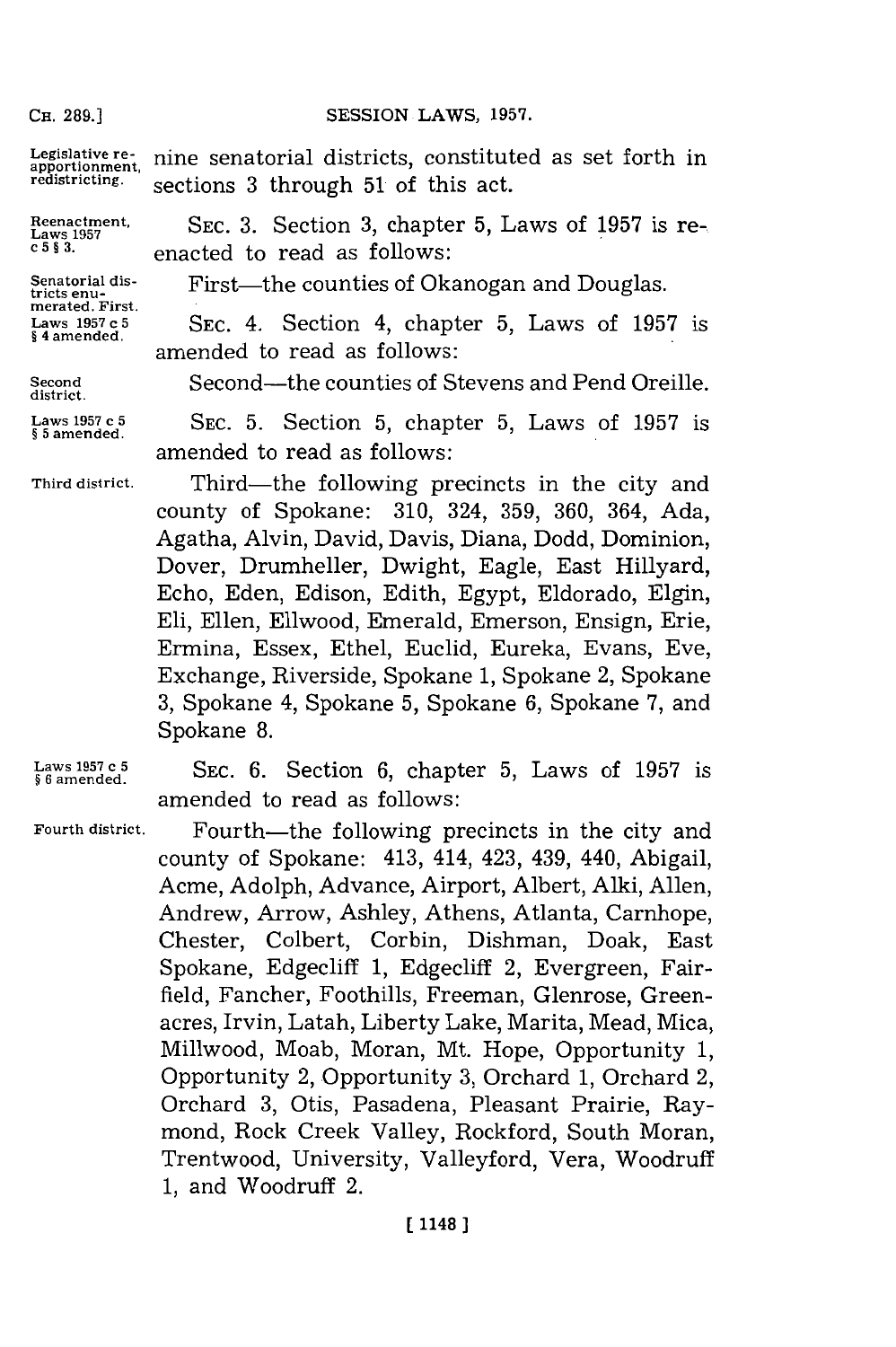SEC. 7. Section 7, chapter 5, Laws of 1957 is  $\frac{Laws}{s}$  <sup>1957 c 5</sup> amended to read as follows:

Fifth-the following precincts in the city and **Fifth district.** county of Spokane: **501, 502,** 504, **505, 506, 507, 511, 513,** 514, **515, 516, 517, 518, 519, 520, 521, 522, 523,** 524, **525, 526, 527, 528, 529, 530, 531, 532, 533,** 534, **535, 536, 537, 538, 539,** 540, Airway Heights, Blanchard, Buckeye, Chattaroy, Cheney **1,** Cheney 2, Cheney **3,** Cheney 4, Coulee, Deep Creek, Deer, Deer Park North, Deer Park South, Denison, Duncan, Earl, East Chattaroy, East Cheney, East Marshall, **Elk,** Elliott, Espanola, Excelsior, Five Mile, Four Lakes, Garden Springs, Graves, Green Bluff, Marshall, Medical Lake **1,** Medical Lake 2, Milan, Mt. Spokane, Newman Lake, Nine Mile, North Colbert, Peone, Pioneer, Plaza, Rock Lake, South Fairfield, South Spangle, Spangle, Spence, Stevens, Tyler, Waverly, Wayside, West Cheney, West Spokane, Wells, Whitworth **1,** Whitworth 2, and Whitworth **3.**

**SEC. 8.** Section **8,** chapter **5,** Laws of **1957** is **Laws 1957** c **<sup>5</sup> 8 amended.** amended to read as follows:

Sixth-the following precincts in the city and **Sixth district.** county of Spokane: 424, 425, 426, 429, 431, 433, 434, 435, 436, 437, 438, 442, 443, **621, 622, 623,** 624, Abbott, Acorn, Alameda, Alice, Altamont, Anne, Anthony, Archer, Arizona, Arthur, Astor, Baker, Baldwin, Barth, Beacon, Belmont, Belt, Bernard, Bertha, Betsy, Blaine, Blake, Bolster, Boyd, Brickell, Browne, Bryan, Burke, Burton, Butler, and Byrne.

**SEC. 9.** Section **9,** chapter **5,** Laws of **1957 is Laws 1957 c <sup>5</sup> § 9 amended.** amended to read as follows:

Seventh—the following precincts in the city and **Seventh** county of Spokane: **319, 320, 321, 322, 323, 715, 716, 725, 726, 727, 728, 729,** Cannon, Carleton, Carlisle, Carrie, Cass, Charlotte, Clara, Clay, Cleveland, Clough, Conklin, Cora, Cowley, Custer, Daggett, Daisy, Damon, Daniel, Dawson, Day, Dayton, Delaware, Della, Derby, Detroit, Dewey, Dexter, Dillon,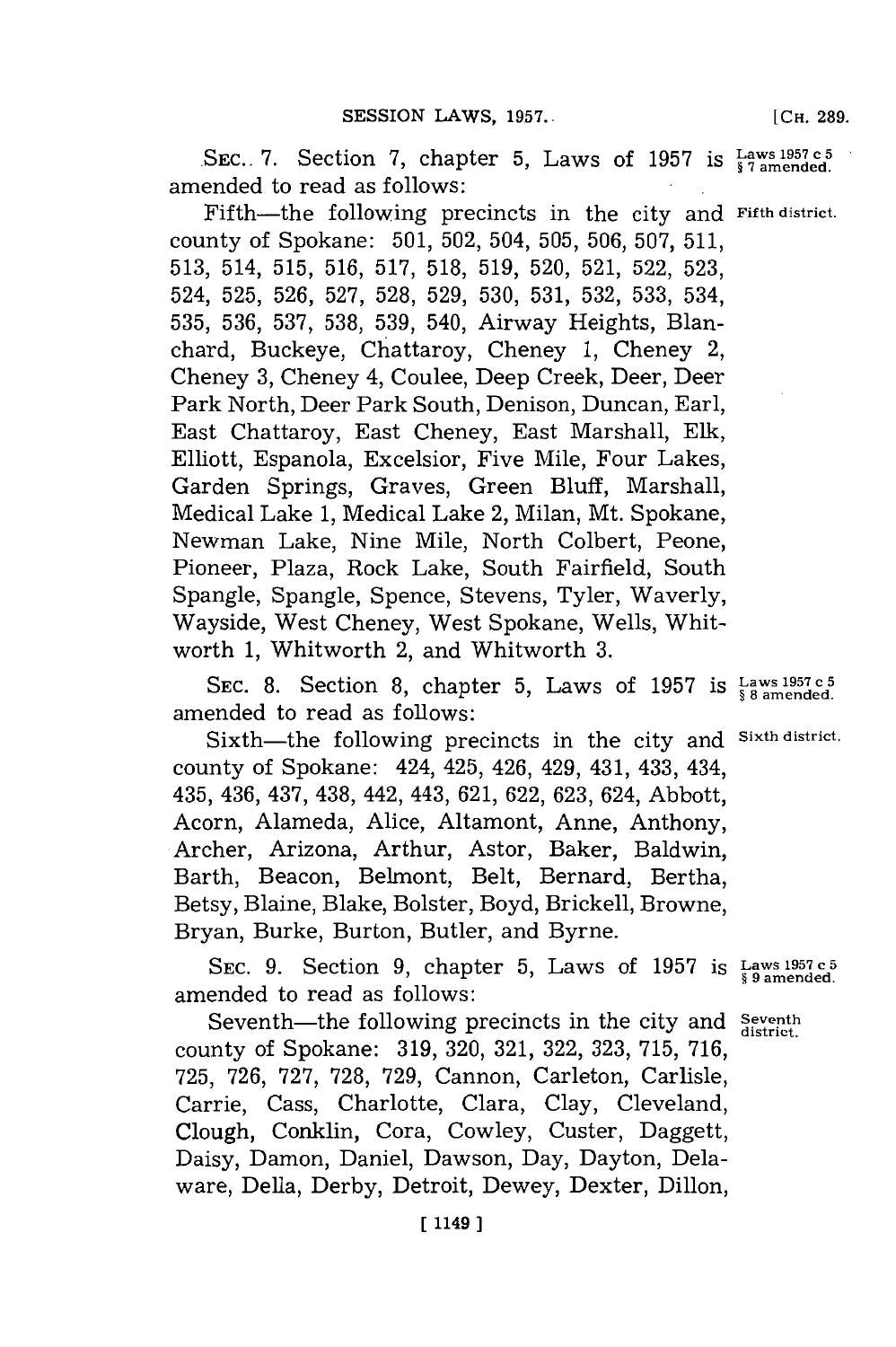### **CH. 89.]SESSION** LAWS, **1957.**

Legislative re- Dixie, Dora, Doland, Douglas, Dunn, Dyer, and apportionment, DIAIC, D<br>redistricting. Edwards. **La195** med5d **SEC. 10.** Section **10,** chapter **5,** Laws of **1957** is amended to read as follows: Senatorial dis-<br>tricts. Eighth. **Eighth**—the counties of Lincoln, Ferry. **Laws 1957 c 5 SEC. 11.** Section 11, chapter 5, Laws of 1957 is amended to read as follows: Ninth district. **Ninth-the county of Whitman. Laws 1957 c 5**<br>\$12 amended. SEC. 12. Section 12, chapter 5, Laws of 1957 is amended to read as follows: Tenth district. Tenth—the counties of Columbia, Asotin, and Garfield. **Laws 1957 c 5 SEC. 13.** Section **13,** chapter **5,** Laws of **1957** is **§ 13 amended.** amended to read as follows: Eleventh **district. Eleventh**—the county of Walla Walla. **Reenactment SEC.** 14. Section 14, chapter **5,** Laws of **1957** is **Laws 1957** re-enacted to read as follows: **Twelfth** Twelfth-Chelan county. **district. Laws 1957 c 5 SEC. 15.** Section **15,** chapter **5,** Laws of **1957** is **§ 15 amended,** amended to read as follows: **Thirteenth** Thirteenth-Kittitas county and Grant county. **district. Lawsl1957 c5** SEc. **16.** Section **16,** chapter **5,** Laws of **1957** is **§ 16 amended,** amended to read as follows: **Fourteenth** Fourteenth-the following precincts in Yakima **district.** county: Airport **137,** Cascade 121, Cottonwood 122, East Fruitvale **127,** East Naches 141, East Selah 143, East Summitview 144, East Tieton **89,** Englewood **135,** Eschbach 147, Fairgrounds, Fairview 148, Gleed

**51,** Gromore **128,** Harwood **56,** Jefferson, Leamingburg **58,** Lower Wenas **60,** Naches Heights **67,** Naches City **66,** Nile **68,** North Cowiche **130,** Riverside 74, Selah Central **77,** Selah Extension **78,** Selah Heights **79,** Selah Rural **132,** Selah Town **76,** Selah Town 134, Selah Town **151,** South Nob Hill 142, South Cowiche **123,** Sumach **133,** Sunset, Tampico **88,** West Fruit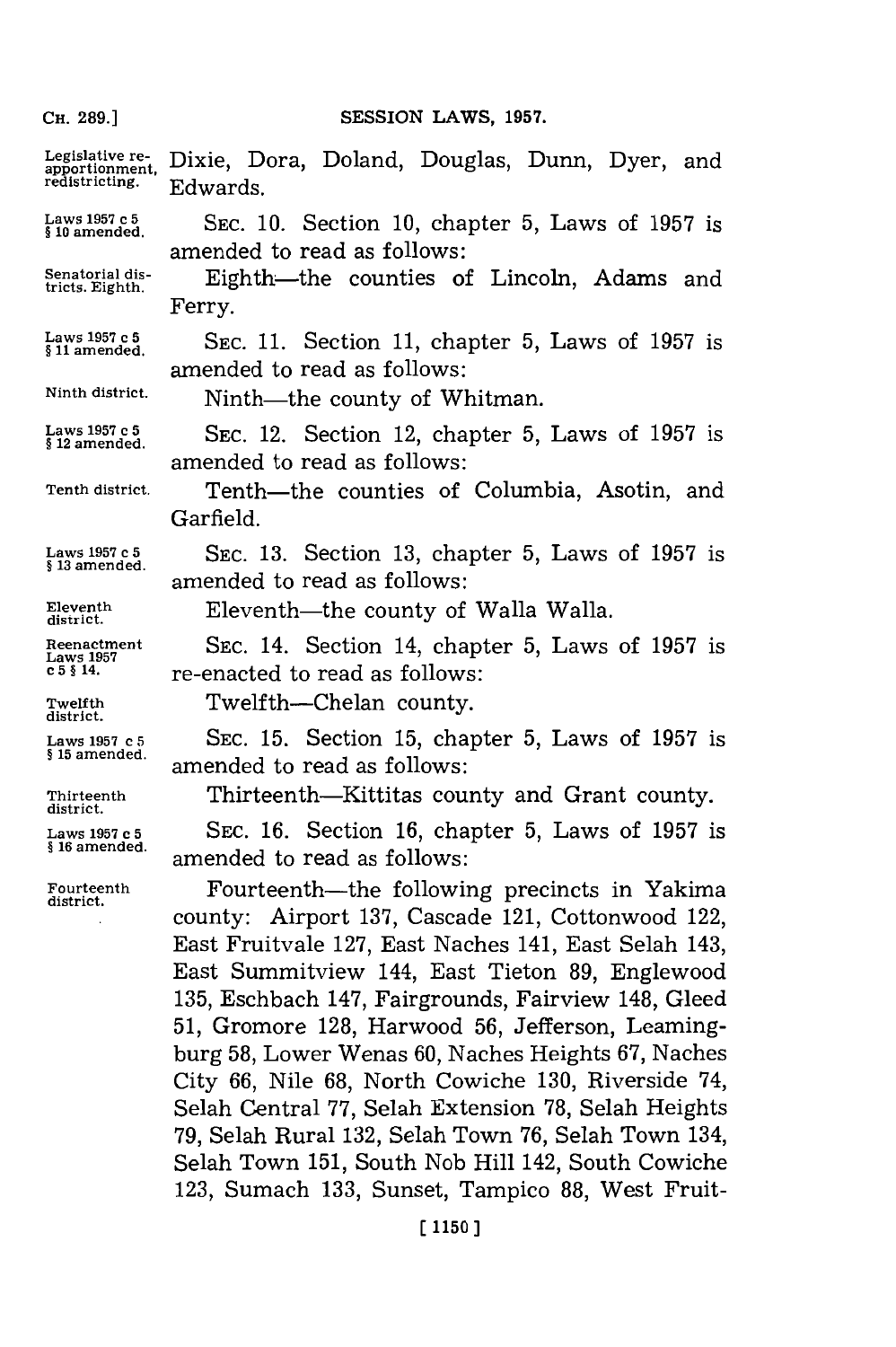vale 149, West Naches **105,** West Nob Hill **106,** West Summitview **108,** West Tieton 114, Westview, Wide Hollow **111,** Wiley City 112, and Upper Wenas **98,** and the city of Yakima precincts **1** through **61** inclusive.

SEC. 17. Section 17, chapter 5, Laws of 1957 is  $\frac{\text{Laws 1957 c5}}{\text{S17 amended}}$ amended to read as follows:

Fifteenth---that part of Yakima county not in- $F_{\text{district.}}^{\text{Fifteenth}}$ cluded in the fourteenth district.

SEC. 18. Section 18, chapter 5, Laws of 1957 is  $\frac{Laws}{s}$  18 amended. amended to read as follows:

Sixteenth--Benton county and Franklin county. **Sixteenth** 

**SEC. 19. Section 19, chapter 5, Laws of 1957 is**  $\frac{Laws}{s}$  **1957 c 5** amended to read as follows:

Seventeenth-Skamania county, Klickitat county **Seventeenth district.** and the following precincts in Clark county: Alpine, Battleground North, Battleground South, Cedar Creek, Charter Oak, Chelatchie, Columbia West, English, Fern Prairie East, Fern Prairie West, Gibbons, Haagen, Hall, Hayes, Heisson, LaCenter, Lackamas North, Lackamas South, Lewisville, Lockwood Creek, Manor, Meadow Glade, Mountain View, Norway, Paradise Point, Pioneer, Proebstel, Russell, Skye, Twin Falls, Woodburn, Yacolt, and Camas precincts **101** through **113** inclusive, and Washougal precincts **A,** B, **C, D, E,** and F.

SEC. 20. Section 20, chapter 5, Laws of 1957 is  $\frac{\text{Reenactment}}{\text{g 20}}$ re-enacted to read as follows:

Eighteenth—the counties of Cowlitz and Wah- **Eighteenth** kiakum.

SEC. 21. Section 21, chapter 5, Laws of 1957 is  $\frac{Laws1957c5}{\$21$  amended. amended to read as follows:

Nineteenth--Pacific county and the following Nineteenth precincts in Grays Harbor county: Artic, Blockhouse, Connie, Cosmopolis **1,** Cosmopolis 2, Cosmopolis Rural, Delezenne, Fords Prairie, Grayland, Johns River, Malone, Melbourne, Oakville **1,** Oak-

**[CH. 289.**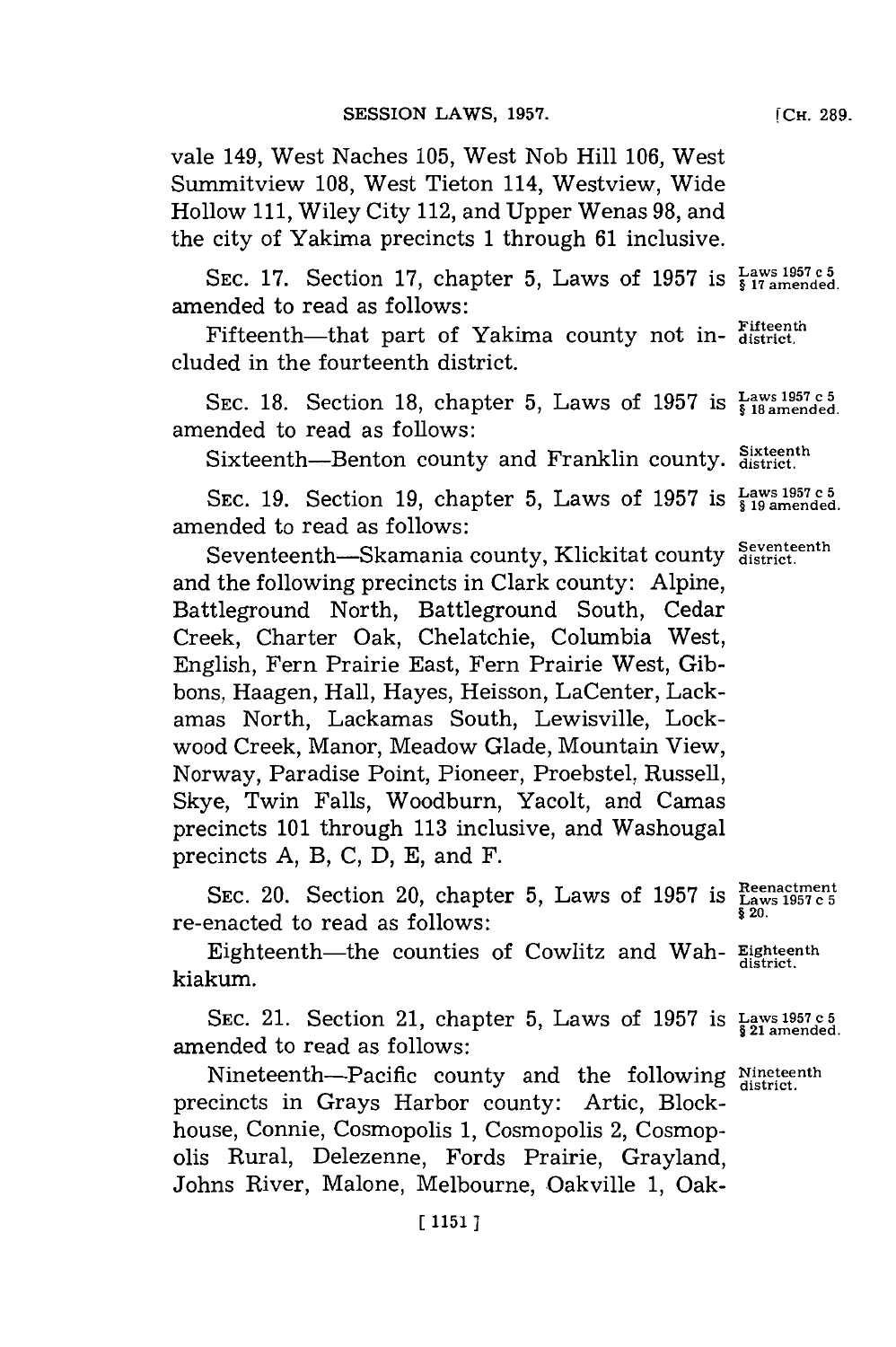### SESSION LAWS, 1957.

Legislative re-<br>
apportionment, ville 2, Ocosta, Porter, Vesta, Westport, and Westport<br>
redistricting. <br>
Rural.

Reenactment **SEC. 22.** Section 22, chapter 5, Laws of 1957 is  $c^5$ § 22. **re-enacted to read as follows:** 

**Senatorial** Twnit-e s **districts-** TetthLwscounty. **Twentieth. Lawsl1957 c5 SEC. 23.** Section **23,** chapter **5,** Laws of **1957** is **§ 23 amended.** amended to read as follows:

Twenty-first Twenty-first-Grays Harbor county, except that district. portion named as part of the nineteenth district.

Reenactment SEC. 24. Section 24, chapter 5, Laws of 1957 is <br>  $c^5$ <sup>§ 24.</sup> **re-enacted to read as follows:** 

**Twenty-second** Twenty-second-Thurston County. **district.**

**Laws 1957 c 5 SEC. 25.** Section **25,** chapter **5,** Laws of **1957** is **§ 25 amended.** amended to read as follows:

**Twenty-third** Twenty-third-Kitsap county. **district.**

**Laws 1957 c 5 SEC. 26.** Section **26,** chapter **5,** Laws of **1957** is **§ 26 amended.** amended to read as follows:

**Twenty-fourth** Twenty-fourth-the counties of Clallam, Mason and Jefferson.

**Laws 1957 c5 SEC. 27.** Section **27,** chapter **5,** Laws of **1957** is **§ 27 amended.** amended to read as follows:

**Twenty fifth Twenty-fifth**—the following precincts in Pierce county: Alder, Alderton, Allison, Ashford, Bingham, Bonney Lake, Breckon, Buckley **1,** Buckley 2, Carbonado, Central, Clear Creek, Dawson, Dieringer, Eatonville **1,** Eatonville 2, Edgewood, Elbe, **Elk** Horn, Fife, Firgrove, Firwood, Fruitland, Gardenville, Graham, Grant, Harvard, Hudson, Johnson, Kapowsin, Kelly Lake, Lake Tapps, Larchmont, McMillin, Meeker, Meridian, Midland, Milton, Mulvey, National, North Puyallup, Orting **1,** Orting 2, Orton, Puyallup Ward **1,** precincts **1** through **6** inclusive, Puyallup Ward 2, precincts **1** through **6,** inclusive and Puyallup Ward **3,** precincts **1** through **6** inclusive, Riverside, Soldiers Home, South Prairie, Spinning, Sumner **1,** Sumner 2, Sumner **3,** Sumner 4, Sumner

**district.**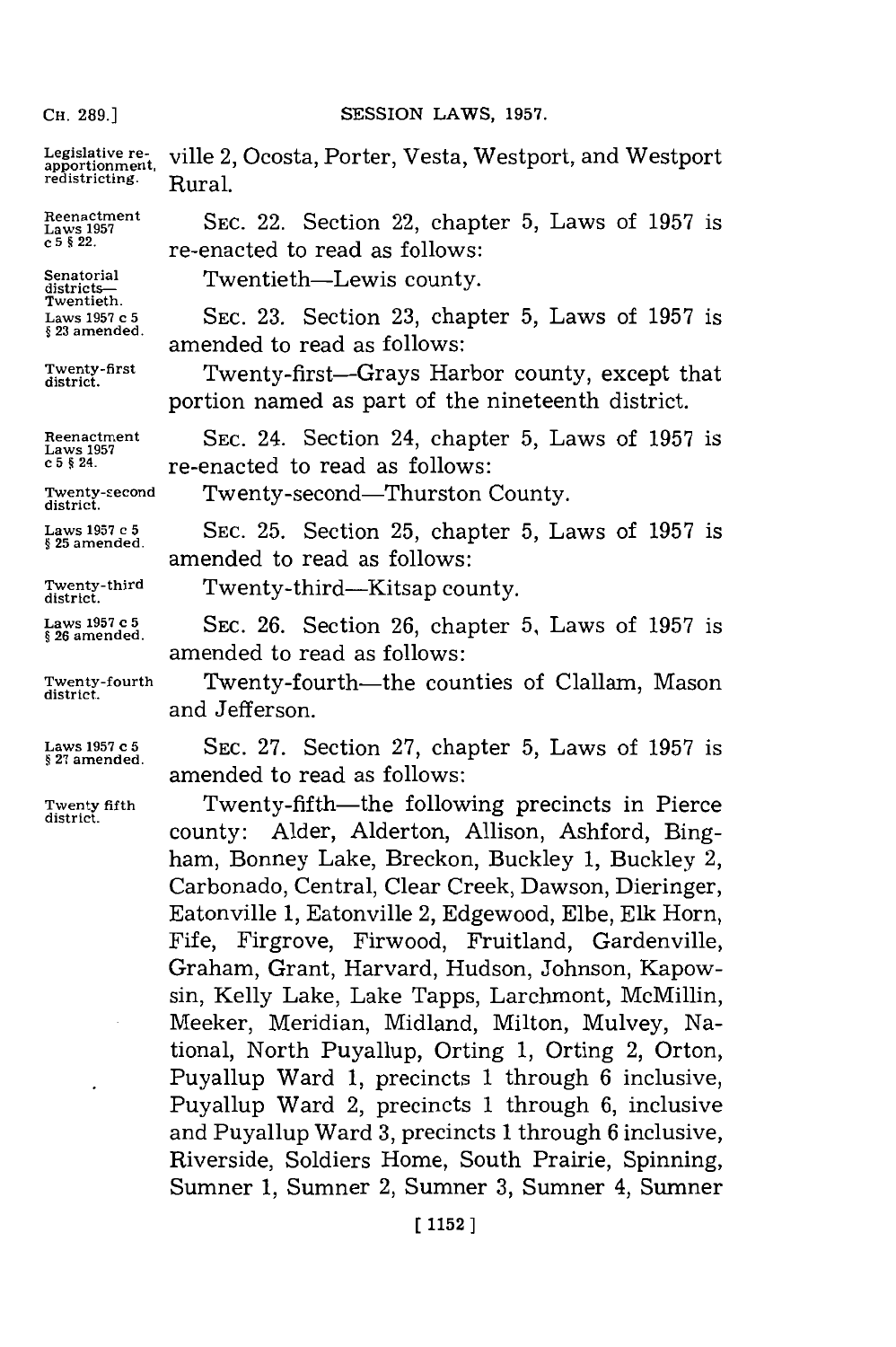**5,** Sumner **6,** Taylor, Thrift, Tidehaven, Valley, Victor Falls, Webstone, Wilkeson, Woodland Heights, and Woodrow.

**SEC. 28.** Section **28,** chapter **5,** Laws of **1957 15 28 amended.** amended to read as follows:

Twenty-sixth-the following precincts in Pierce Twenty-sixth county: Anderson Island, Artondale, Fox Island, Gig Harbor **1,** Gig Harbor 2, Hales Pass, Home, Lakebay, Longbranch, Minter, Purdy, Ruston, Rosedale, Vaughn and Wollochet: and the following precincts in the city of Tacoma: **26-1** through **26-61** inclusive and **29-91** through **29-95** inclusive.

SEC. 29. Section 29, chapter 5, Laws of 1957 is  $\frac{\text{Laws 1957 c5}}{\text{kg 29 amended}}$ amended to read as follows:

Twenty-seventh-the following precincts in the **Twenty**city of Tacoma: **25-1, 25-2, 27-1** through **27-32** in- **district.** clusive, with the exception of 27-14, **27-18, 27-19** and **27-21** which have been abolished; **28-1** through **28-5** inclusive, with the exception of **28-3** which has been abolished; **29-1** through **29-23** inclusive with the exception of **29-3, 29-10, 29-15** which have been abolished; **29-69** through **29-90** inclusive, and **29-96;** and the following precincts in Pierce county: Dash Point and Hyada Park.

SEC. 30. Section 30, chapter 5, Laws of 1957 is  $\frac{Laws}{\frac{1}{3}30}$  amended. amended to read as follows:

Twenty-eighth-the following precincts in Pierce Twenty-eighth county: Armour, Benbow, Brookdale, Cleveland, Clover Creek, College, Collins, Cooper, **Elk** Plain, Faucett, Garfield, Hill Garden, Holz, Lacamas, Mc-Kenna, Meadow, Muck, Parkland **1,** Parkland 2, Polk, Roy, Sales, Silver Lake, Spanaway **1,** Spanaway 2, Spanaway **3,** Spanaway 4, Tanwax, and Wildwood: and the following precincts in the city of Tacoma: **25-3** through **25-13** inclusive with the exception of **25-8** which has been abolished; **28-6** through 28-44

[Cri. **289.**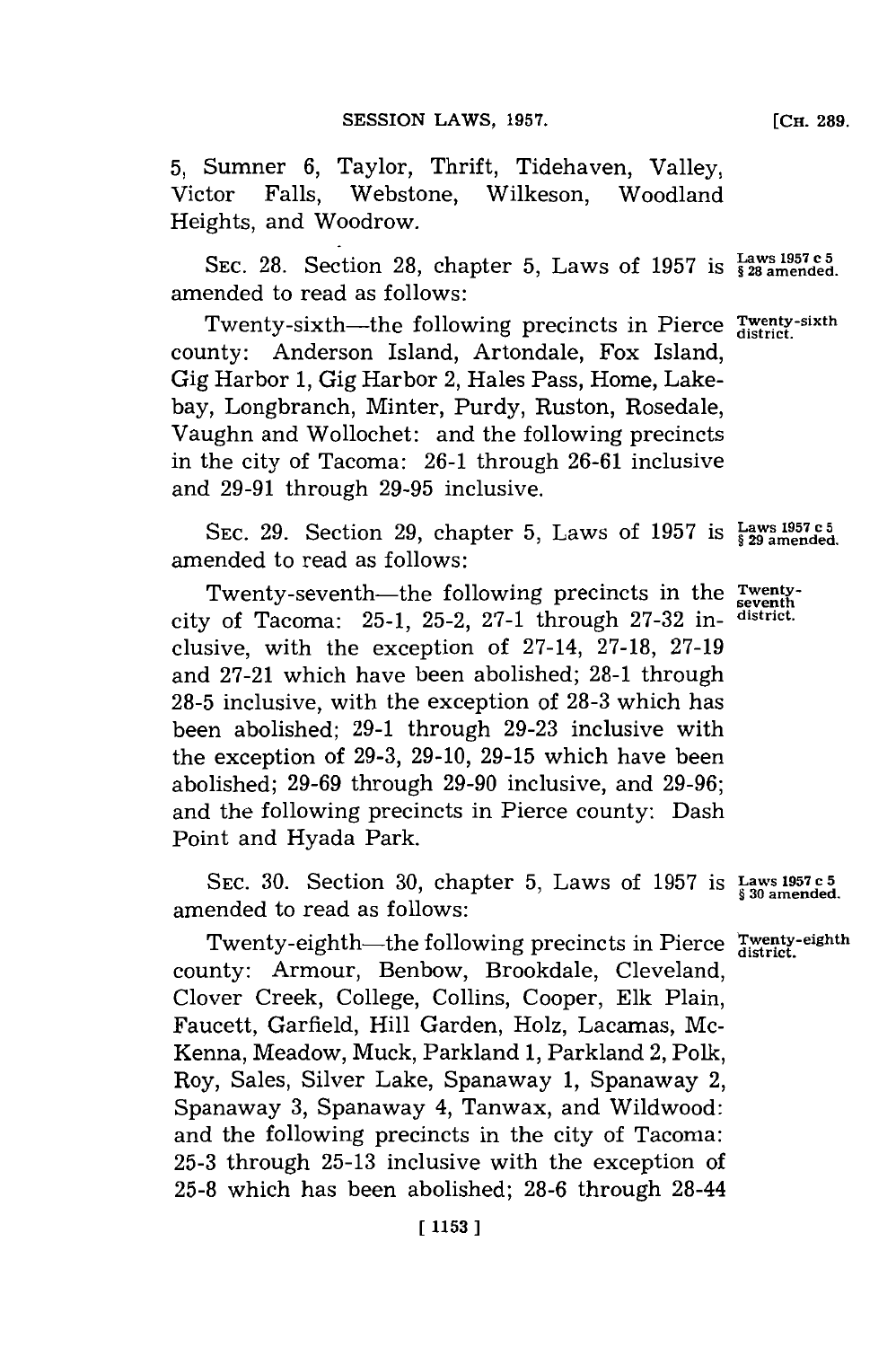SESSION LAWS, 1957.

**Legislative re- apportionment, redistricting.**

**Laws 1957 C 5 § 31 amended.**

**Senatorial districts-Twenty-ninth.** with the exception of **28-12** and 28-43 which have been abolished; 29-41 through **29-50,** with the exception of 29-46 which has been abolished; and **29-98.**

SEC. **31.** Section **31,** chapter **5,** Laws of **1957** is amended to read as follows:

Twenty-ninth-the following precincts in Pierce county: American Lake, American Lake Gardens, Arena, Clover Park, Crystal, Custer, Day Island, Dekoven, DuPont, Fairway, Pane, Fircrest No. **1,** Fircrest No. 2, Fircrest No. **3,** Firloch, Flett, Gravelly Lake, Hunt's Prairie, Idyiwild, Interlaaken, Jackson, Lake City, Lake Louise, Lakeview, Lakewood, Menlo, Narrowsview, Nyanza, Olympic, Park Lodge, Piermont, Ponders, Steilacoom, Tillacum, University Place, and Village: and the following precincts in the city of Tacoma: 29-24 through 29-40 inclusive; 29-46, **29-51** through **29-68** inclusive; and **29-97.**

Laws 1957 c 5<br>§ 32 amended.

**§ 32 amended.** SE.3.Section **32,** chapter **5,** Laws of **1957** is amended to read as follows:

**Thirtieth** Thirtieth-the following precincts in King **district.** county: Aaron, Algona **1,** Algona 2, Angle Lake, Athlone, Auburn precincts 1 through 12 inclusive, Bayview, Benson, Big Soos, Birch, Bishop, Black Diamond, Boise, Bow Vista, Brooklyn, Buenna, Burton, Cascade, Christopher, Cork, Cove, Covington, Cumberland, Des Moines, Dilworth, Dockton, Dolphin, Durham, East Hill, Ellinson, Emerald, Enumclaw **1,** Enumclaw 2, Enumclaw **3,** Enumclaw 4, Enumclaw **5,** Fenwick, Green River, Harding, Huntington, Isabella, Island, Jovita, Kent precincts **1** through **8** inclusive, Krain, Lake, Lakehaven, Lakeland, Lakota, Lea Hill, Lester, Lincoln, Lisabuela, Little Soos, McMicken, Madison, Marlene, Maury, Meeker, Meridian, Midway, Mirror Lake, Muckleshoot, Ninety-nine, Norpac, North Hill, Orchard, Orillia, Osceola, Pacific **1,** Pacific 2, Palmer, Panther Lake, Quartermaster, Ravensdale, Redondo, Russell, Salt Water, Sawyer, Seacliff, Soos Creek, Spring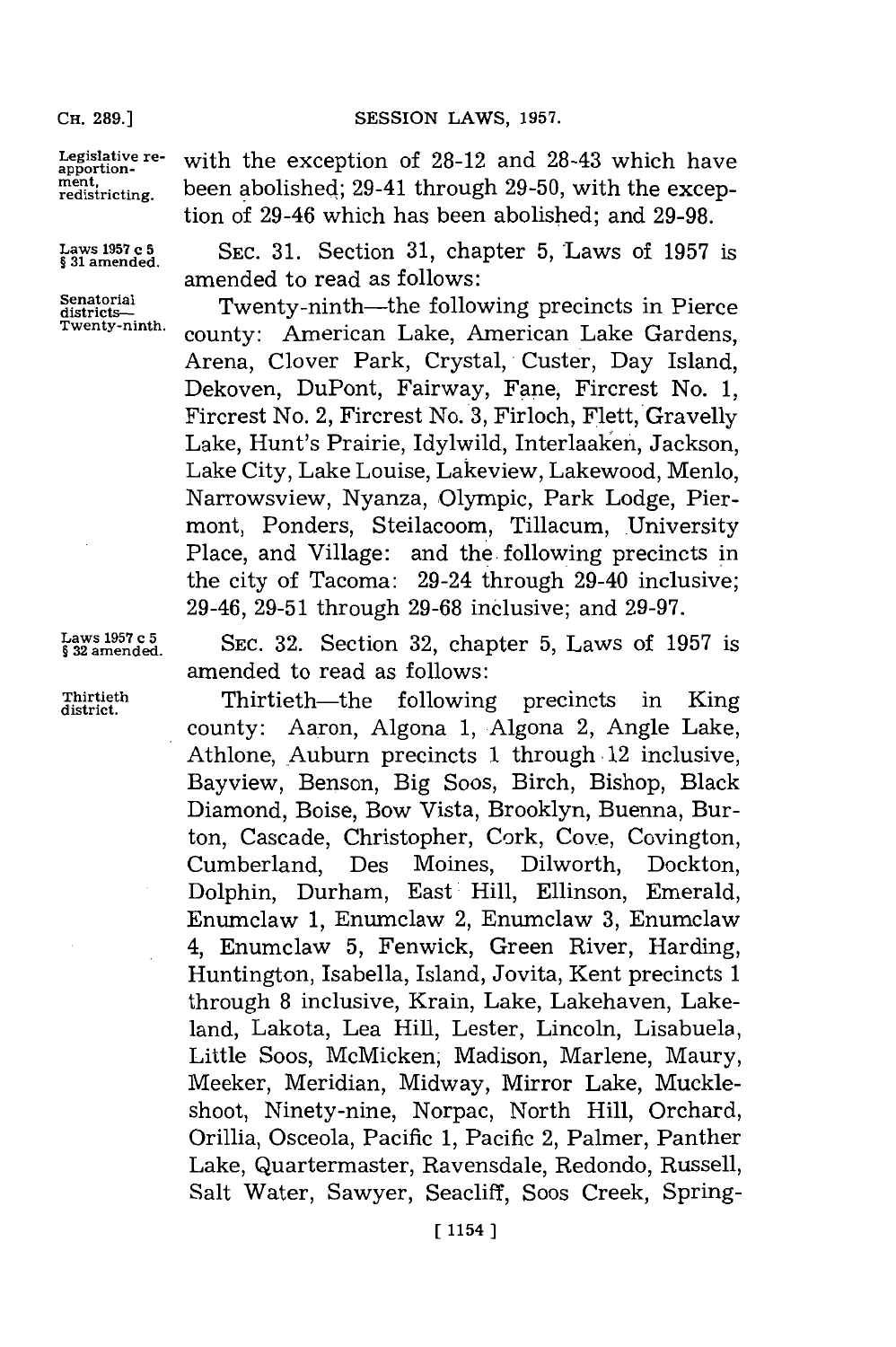brook, Star Lake, Steelhead, Steel Lake, Stuck, Thomas, Tralee, Valley, Vashon, Wabash, Wayne, Webster, White River, Woodmont, Wynoche and Zenith.

**SEC. 33.** Section **33,** chapter **5,** Laws of **1957** is **Laws 1957** c **<sup>5</sup>** amended to read as follows:

Thirty-first--the following precincts in King *Thirty-first* county: Airport, Alder, Ambaum, Anthony, Avon, Bangor, Beverly, Boeing, Bossert, Boulevard Park, Bow Lake, Burien, Carleton, Cedarhurst, Center, Crescent, Douglas, Dublin, Dunlap, Dunmore, Duwamish, Eudocia, Evansvale, Evergreen, Five Corners, Florina, Ford, Francis, Garrett, Glasgow, Greendale, Gregory Heights, Hayes, Hazel Valley, Heights, Hestia, Highline, Jefferson, Juniper, Katherine, Kilpatrick, Lakeridge, Lakewood, Liberty, Lilac, Lynmar, McKinley, Madrona, Manhattan, Margaret, Marian, Marie, Military Road, Monterey, Mount View, Myers Way, Nokomis, Normandy Park **1,** Normandy Park 2, Normandy Park **3,** North Burien, North Riverton, Pilgrim, Plato, Qualheim, Regal, Rendini, Roseburg, Rowell, St. Helens, Salmon Creek, San Juan, Seahurst, Seaview, Seneca, Seola, Skyway, South Park, Southern Heights, Stimson Park, Sunnycrest, Sunnydale, Sylvan, Taft, Three Tree Point, Tipperary, Ursina, Valona, Victory, Vista, White Center, Wildwood, Wilson, Woodside and Wynona: and the following precincts in the city of Seattle: **31-1** through **31-103,** inclusive, with the exception of 31-34, **31-35** and **31-36,** which have been abolished.

Example:<br>Section 34, chapter 5, Laws of 1957 is  $\frac{Laws}{\$ 34}$  amended amended to read as follows:

Thirty-second-the following precincts in the *Thirty-second* city of Seattle: **32-1** through **32-76** inclusive, 44-31, 44-32, 44-33, 44-46, and 46-1 through 46-5 inclusive.

**[CH. 289.**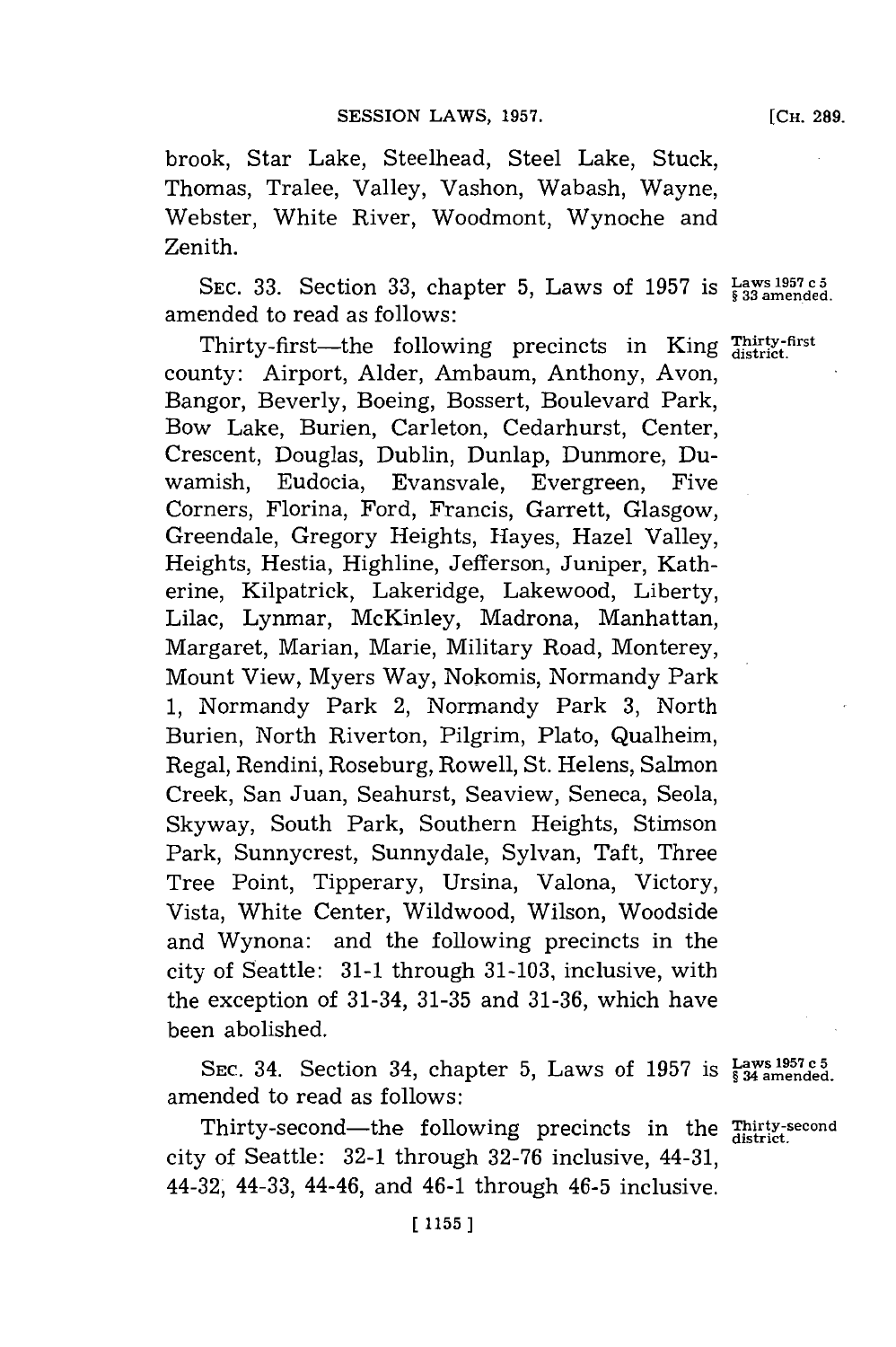**CH. 289.)**

CH. **89.]SESSION** LAWS, **1957.**

3amsended. SEC. **35.** Section **35,** chapter **5,** Laws of **1957** is

**Senatorial Chirty-third—the following precincts in the city districts—<br>Thirty-third. of Seattle: 33-1 to 33-89 inclusive with the excep-Thirty-third.** of Seattle: **33-1** to **33-89** inclusive, with the exception of **33-33,** which has been abolished.

amended to read as follows:

amended to read as follows:

**Laws 1957 c 5**<br>§ 36 amended. SEC. 36. Section 36, chapter 5, Laws of 1957 is amended to read as follows:

Thirty-fourth—the following precincts in the city<br>district. of Seattle: 34-1 through 34-104 inclusive, with the exception of 34-71 through 34-74 which have been abolished.

**§ 37 amended.**

**Laws 1957 c 5 SEC. 37.** Section **37,** chapter **5,** Laws of **1957** is amended to read as follows:

**Thirty-fifth** Thirty-fifth-the following precincts in the city **district.** of Seattle: **35-1** through **35-76** inclusive, **36-51** through **36-55** inclusive, and **36-59** through **36-70** inclusive.

3amsended. SEC. **38.** Section **38,** chapter **5,** Laws of **1957** is

Thirty-sixth **Thirty-sixth**—the following precincts in the city of Seattle: **36-1** through **36-50** inclusive, **36-56** through **36-58** inclusive, **36-71, 36-72,** 44-1 through 44-30 inclusive, 44-92 through 44-94 inclusive, and 44-127 through 44-133 inclusive.

**Laws 1957 c 5** SEC. **39.** Section **39,** chapter **5,** Laws of **1957** is amended to read as follows:

**Thirty-seventh** Thirty-seventh-the following precincts in the **district.**

§Lamsended. SEC. 40. Section 40, chapter **5,** Laws of **1957** is amended to read as follows:

city of Seattle: **37-1** through **37-86** inclusive.

Thirty-eighth Thirty-eighth-the following precincts in the county of Snohomish: Ash, Ballinger, Bear Creek, Bellevue, Berkshire, Beverly, Beverly Hills, Beverly Park, Brier, Broadway, Cabot, Canyon, Cathcart, Center, Chase, Clearview, Crest, Crystal Springs, Darlington, Edmonds **1** through **3** inclusive, Everett **1** through **68** inclusive, Evergreen, Fernwood, Field,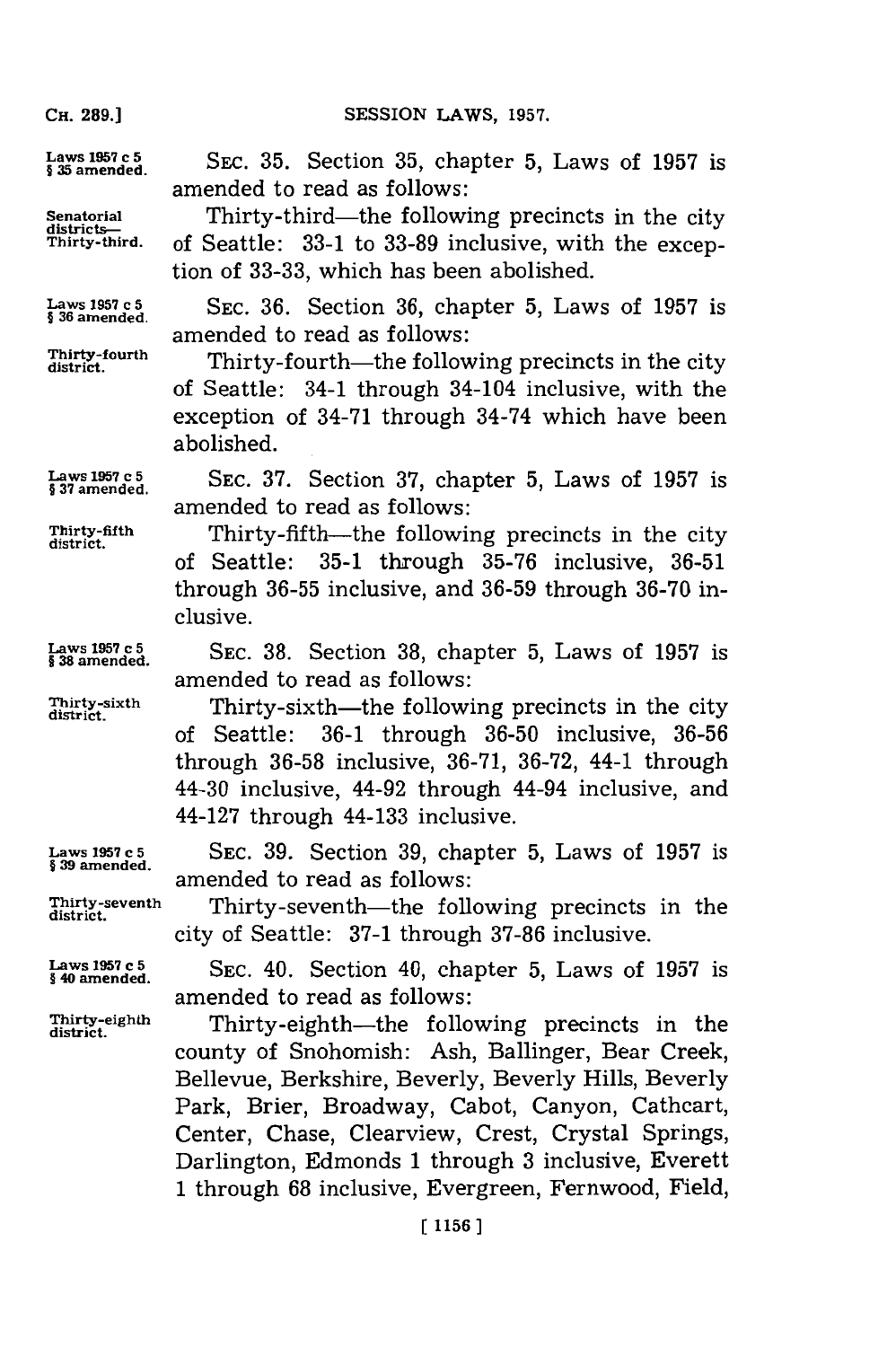Firdale, Hilltop, Hilton Lake, Hiway, Hunt, Inter-**Legislative re- apportionment,** city, Keeton, Kennard, Lane, Laurel Heights, Lincoln, Locust, Lowell, Lynncrest, Madison, Magnolia, Maltby, Manor, Manordale, Maplewood, Marsh, Martha Lake, Mountlake Terrace **1** through **9** inclusive, Mukilteo, Nelson, North Alderwood, North Lynnwood, Olivia, Pacific, Pearson, Pinehurst, Perrin, Puget, Radar, Ridge, Serene, Silver Lake, Solners, South Alderwood, South Lynnwood, South Snohomish, Stickney, Talbot, Thomas Lake, Tualco, Vista, Westwood, Whaleback, Willowdale, Wilson, Woodway, Yost and all of Island county except Camano Island. **redistricting.**

SEC. 41. Section 41, chapter 5, Laws of 1957 is  $\frac{Laws}{41}$  amended. amended to read as follows:

Thirty-ninth-that part of Snohomish county not Thirty-ninth included in the thirty-eighth district, and Camano Island of Island county.

**SEC.** 42. Section 42, chapter **5,** Laws of **1957** is **Laws 1957 c 5 § 42 amended.** amended to read as follows:

Fortieth-the counties of San Juan and Skagit. Fortieth

SEC. 43. Section 43, chapter **5,** Laws of **1957 is Laws 1957 c 5 §43 amended.** amended to read as follows:

Forty-first-all of the precincts in the county of  $_{\text{district.}}^{\text{Forty-first}}$ Whatcom, outside the city of Bellingham as the corporate boundaries of that city existed on July **1, 1956.**

**isLaws 1957 c 5 SEC.** 44. Section 44, chapter **5.,** Laws of **1957 §** 44 **amended.** amended to read as follows:

Forty-second—the city of Bellingham as the cor- Forty-second porate boundaries of that city existed on July **1, 1956.**

SEC. 45. Section 45, chapter 5, Laws of 1957 is  $\frac{\text{Laws 1957 c 5}}{\text{kg 45 amended}}$ amended to read as follows:

Forty-third-the following precincts in the city Forty-third of Seattle: 43-1 through 43-93 inclusive.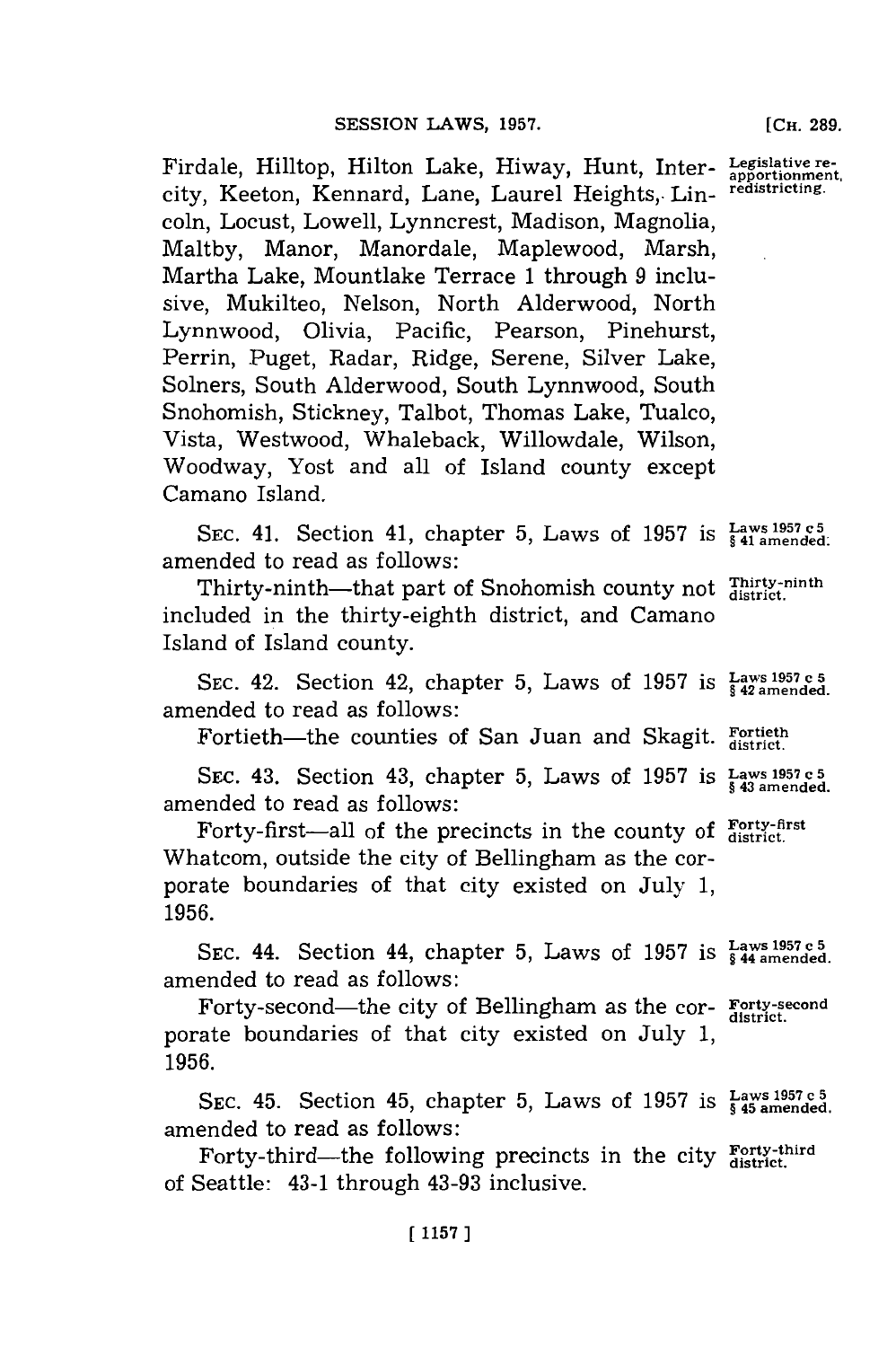SESSION LAWS, 1957.

**CH. 289.]**

Laws 1957 c<sub>5</sub><br>\$46 amended. SEC. 46. Section 46, chapter 5, Laws of 1957 is amended to read as follows:

Senatorial **Forty-fourth—the following precincts in King Forty-fourth.** county: Anita, Arethusa, Innis Arden, Park View, Point Wells, Richmond, Rowena, Sea Breeze, Transvaal, Westminster, and Westover and the following precincts in the city of Seattle: 43-34 through 44-44 inclusive, with the exception of 44-37 and 44-38, which have been abolished, 44-45, 44-47, and 44-48 through 44-91 inclusive, 44-95 through 44-126 inclusive, and 44-134.

Laws 1957 c 5 SEC. 47. Section 47, chapter 5, Laws of 1957 is amended to read as follows:

Forty-fifth-the following precincts in King district. county: Bircenna, Blarney, Brace, Clive, Echo Lake, Elise, Florence, Gloria, Greenwood, Joanne, Kilkenny, Louise, Marilyn, Parkwood, Ronald, Shoreline, Underwood, and Woodpark, and Seattle precincts 45-1 to 45-106 inclusive.

**Laws 1957 c 5 SEC.** 48. Section 48, chapter **5,** Laws of **1957** is **§ 48 amended.**

amended to read as follows: Forty-sixth Forty-sixth-the following precincts in the city of Seattle: 46-6 through 46-129 inclusive and 46-143

**§49 amended.**

**Laws 1957 c5 SEC.** 49. Section 49, chapter **5,** Laws of **1957** is amended to read as follows:

through 46-149 inclusive.

Forty-seventh **Forty-seventh**—the following precincts in King county: Allentown, Arthur, Baring, Berlin, Bryn Mawr, Campbell Hill, Carnation, Cedar Falls, Cedar Mountain, Cedar River, Charlotte, Cherry Valley, Coalfield, Delano, Duncan, Duvall, Earlington, Eastgate, Elliott, Factoria, Fall City, Foster, Fuller, Galway, Gilman, Hazelwood, Hillcrest, Hillman, Hilltop, Hobart, Honey Dew, Issaquah **1,** Issaquah 2, Kennydale, Macadam, Martin Creek, May Creek, May Valley, Meadowbrook, Newcastle, Newport, North Bend **1,** North Bend 2, Novelty, Patterson,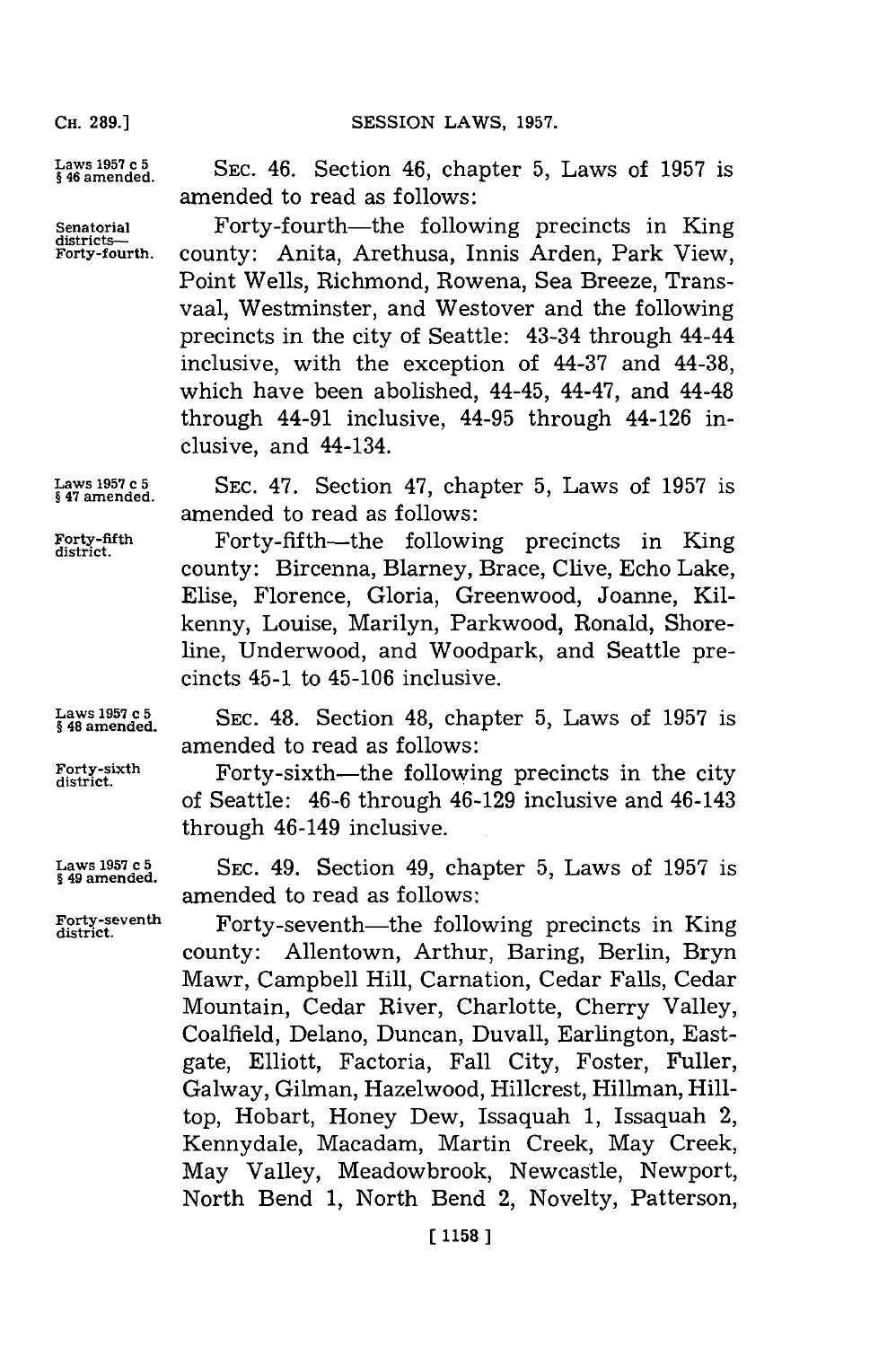Preston, Rainier, Ramona, Renthree, Renton 1 **Legislative re**through **26** inclusive, Riverton, Shamrock, Sho- **rediricting.** walter, Shuffieton, Skykomish, Snoqualmie **1,** Snoqualmie 2, Spring Glen, Sterling, Stillwater, Sunset, Tanner, Thorndyke, Tiger Mountain, Tolt, Tukwila **1,** Tukwila 2, Val-vue, Vincent, Wallace, Warren and Willow Ridge.

**SEC. 50.** Section **50,** chapter **5,** Laws of **1957** is **Laws 1957 c5 § 50 amended.** amended to read as follows:

Forty-eighth-the following precincts in King Forty-eighth county: Abbey, Arrowhead, Avisa, Avondale, Ballinger, Bear Creek, Beaux Arts, Beaver Lake, Bellevue **1** through **17** inclusive, Berrest, Bonnie Glen, Bothell **1,** Bothell 2, Bothell **3,** Briarcrest, Bridle Trails, Brookside, Chauncey, Cleveland, Clyde Hill **1,** Clyde Hill 2, Corwin, Cottage Lake, Country Club, Denny Park, Donahoe, Donegal, Down, Dunne, East Seattle, Electra, Enatai, Erford, Finn Hill, Firland, Firlock, Fruitland, Georgette, Glocca Mora, Grover, Hamlin, Happy Valley, Hemlock, Highland, Hillside, Hollywood, Houghton **1,** Houghton 2, Hunts Point, Inglewood, Interlake, Jackson, Jean, Juanita, Kenmore, Kerry, Kildare, Killarney, Kirkland **1** through 12 inclusive, Lago Vista, Lake Forest, Lake Hills, Lake View, Leota, Linwood, Londonderry, Mc-Gilvra, Medina **1** through 4 inclusive, Mercer, Meydenbauer, Monohon, Monte Vista, Moorlands, North City, North Creek, Northridge, O'Farrell, Paramount, Park Lane, Perkins, Phantom Lake, Polk, Redkirk, Redmond **1,** Redmond 2, Ridgecrest, Roanoke, Rose Hill, Rush, Rustic, Sammamish, Sheridan, Sherwood, Shorewood, Snoking, Taylor, Thellbo, Ward, Wilburton, Woodinville, Yarrow, Yokena, Zachary, and Zirconia, and the following precincts in the city of Seattle: 46-130 through 46-142 inclusive.

SEC. 51. Section 51, chapter 5, Laws of 1957 is Laws 1957c5 amended to read as follows:

E **1159 ]**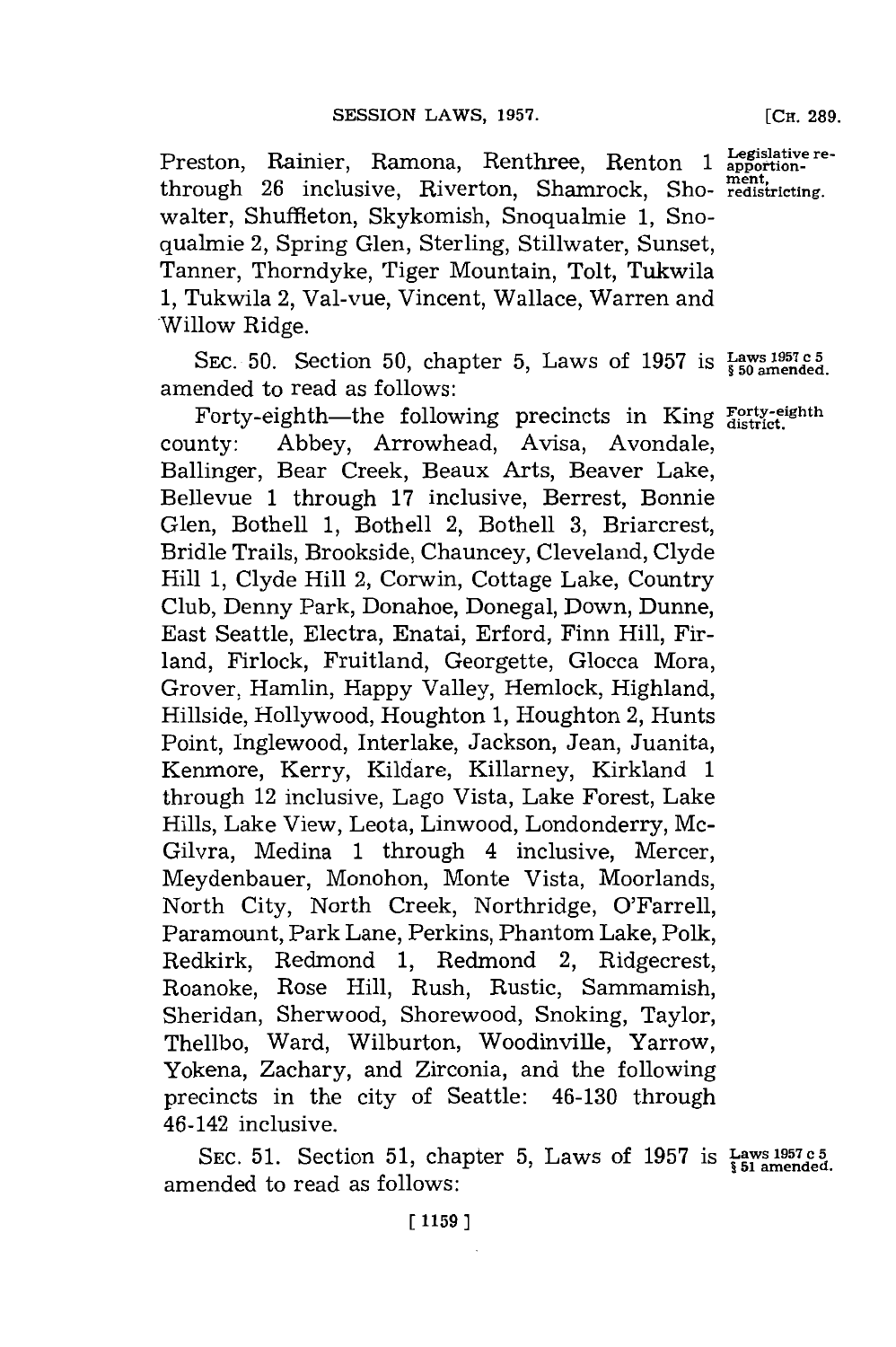Legislative re-<br>apportionment, redistricting.<br>Senatorial districts-Forty-ninth **.**

Forty-ninth-the following precincts in Clark county: Baker, Barbeton, Beall, Betts, Biddle, Bliss, Burnt Brush Creek, Brush Prairie, Burton, Clyde, Connor, Covington, Curtin, Cushing, Daybreak, Elking, Ellsworth, Enterprise, Firdale, Fishers, Fourth Plain, Fruit Valley, Gee Creek, Glenwood Heights, Greeley, Harney, Hazel Dell East, Hazel Dell North, Hazel Dell West, Hidden North, Hidden South, **J. D.** Ross, Jaggy, Klein, Lake Shore, Lamb, Laraclef, Marion, Marshall, Miller, Minnehaha North, Minnehaha South, Nelson, Pleasant Valley, Preston, Ridgefield North, Ridgefield South, Salmon Creek, Sifton, Smith, Stockford, Tracy, Walnut Grove, Whipple Creek, Willows and the city of Vancouver precincts: **161** through **230** inclusive.

**Reenactment Laws 1957 c 5 § 52.**

**House mem-**<br>bership--**Representative districts enum- erated.**

**Laws 1957 c 5 § 53 amended.**

**District repre- sentatives.**

**Reenactment Laws 1957 c 5 § 54.**

**Commencement of terms.**

**SEC. 52.** Section **52,** chapter **5,** Laws of **1957** is reenacted to read as follows:

The house of representatives shall consist of ninety-nine members to be elected from forty-nine representative districts. Each senatorial district, as numbered and created **by** this act shall constitute a representative district bearing the same number.

**SEC. 53.** Section **53,** chapter **5,** Laws of **1957** is amended to read as follows:

The fourteenth, twenty-third, twenty-fourth, thirty-first, thirty-eighth and forty-ninth representative districts shall have three representatives. The eighth, tenth, seventeenth, nineteenth and forty-first shall have one representative. **All** other representative districts shall have two representatives.

SEC. 54. Section 54, chapter **5,** Laws of **1957** is reenacted to read as follows:

The terms of office of all senators and representatives elected under the provisions of this act shall commence on the second Monday in January following the date of their elections.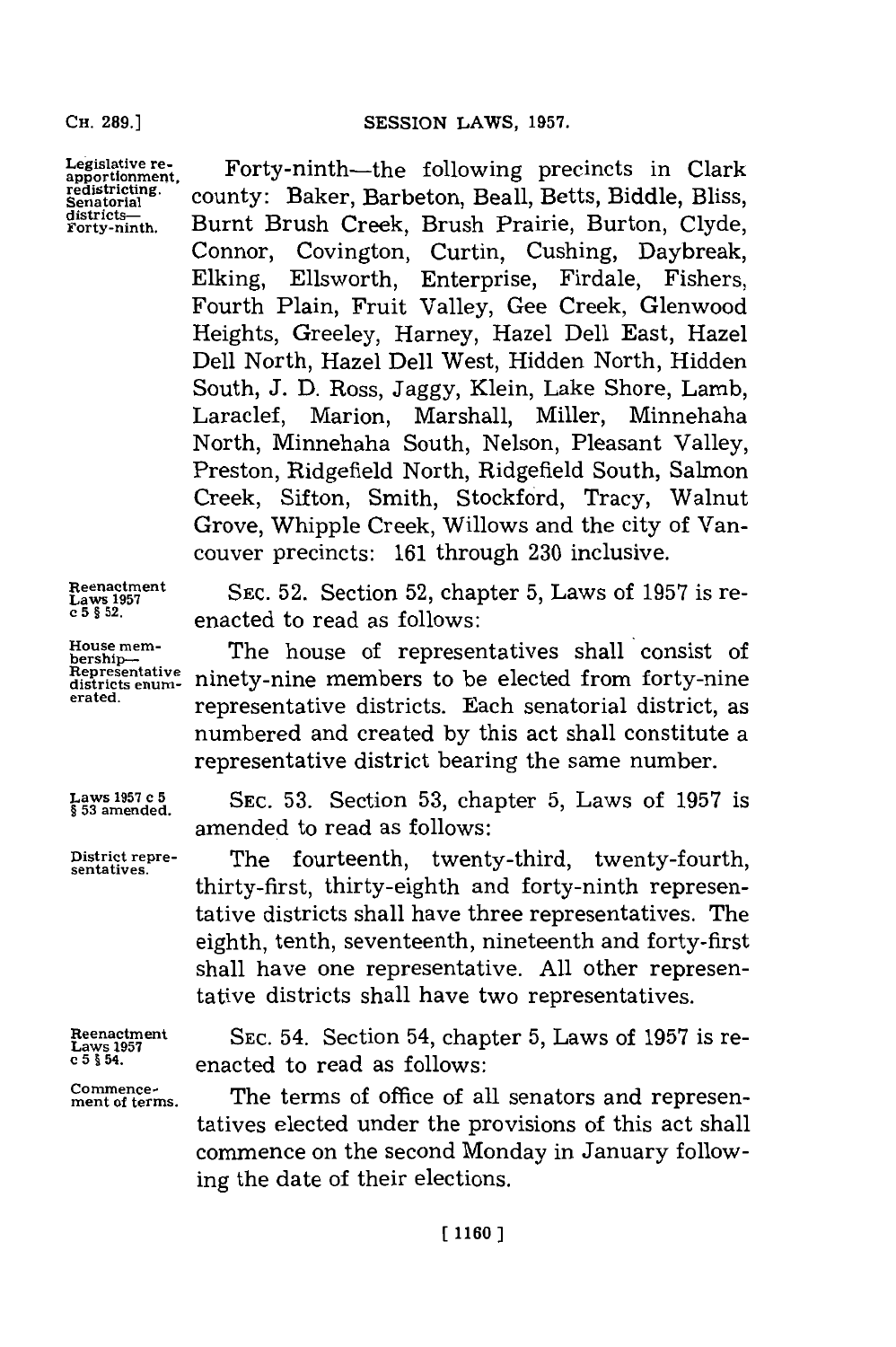**Reenactment SEC. 55.** Section **55,** chapter **5,** Laws of **1957** is re- **Laws <sup>1957</sup>**  $e$  and  $e$  **c**  $f$  **c**  $f$  **c**  $f$  **c**  $f$  **c**  $f$  **c**  $f$  **c**  $f$  **c**  $f$  **c**  $f$  **c**  $f$  **c**  $f$  **c**  $f$  **c**  $f$  **c**  $f$  **c**  $f$  **c**  $f$  **c**  $f$  **c**  $f$  **c**  $f$  **c**  $f$  **c**  $f$  **c**  $f$  **c**  $f$  **c**  $f$  **c**  $f$  **c**  $f$  **c** 

The representatives provided for in this act shall Represented for in this act shall be elected at the general election to be held on the **Nov. 1951.** first Tuesday after the first Monday in November, **1958,** and every two years thereafter.

**SEC. 56.** Section **56,** chapter **5,** Laws of **1957 is Repeal.** hereby repealed.

SEC. 57. Section 57, chapter 5, Laws of 1957 is Laws<sup>1957 c 5</sup> amended to read as follows:

Any precinct not specifically mentioned or in-**Precincts not**<br>ded within the heural prior of our constantial and vided for. cluded within the boundaries of any senatorial and representative district, and which is completely surrounded **by** territory embraced within a particular senatorial and representative district, shall be and become a part of such senatorial and representative district. In case any such precinct is not completely surrounded **by** territory embraced within a particular senatorial and representative district, the precinct shall be and become a part of the senatorial and representative district having the smallest number of electors and having territory adjoining or contiguous to such precinct in the same county in which the precinct is located.

**SEC. 58.** Section 58, chapter 5, Laws of 1957 is re- $\frac{\text{Reenactme}}{\text{Laws 1957}}$ enacted to read as follows:

Chapter 2, Laws of **1931;** chapter 20, Laws **of Repeal. 1933;** chapter 74, Laws of **1933;** chapter 221, Laws of **1951;** and RCW 44.04.020, 44.04.110, 44.08.010, 44.08- .020, 44.08.060, 44.08.061, 44.12.010, and 44.12.020 are each repealed: *Provided,* That this act shall not in **Proviso.** any way affect the membership, districts or other organization of the thirty-fifth legislature nor abolish nor shorten any terms of office of any member of the

**[CH. 289.**